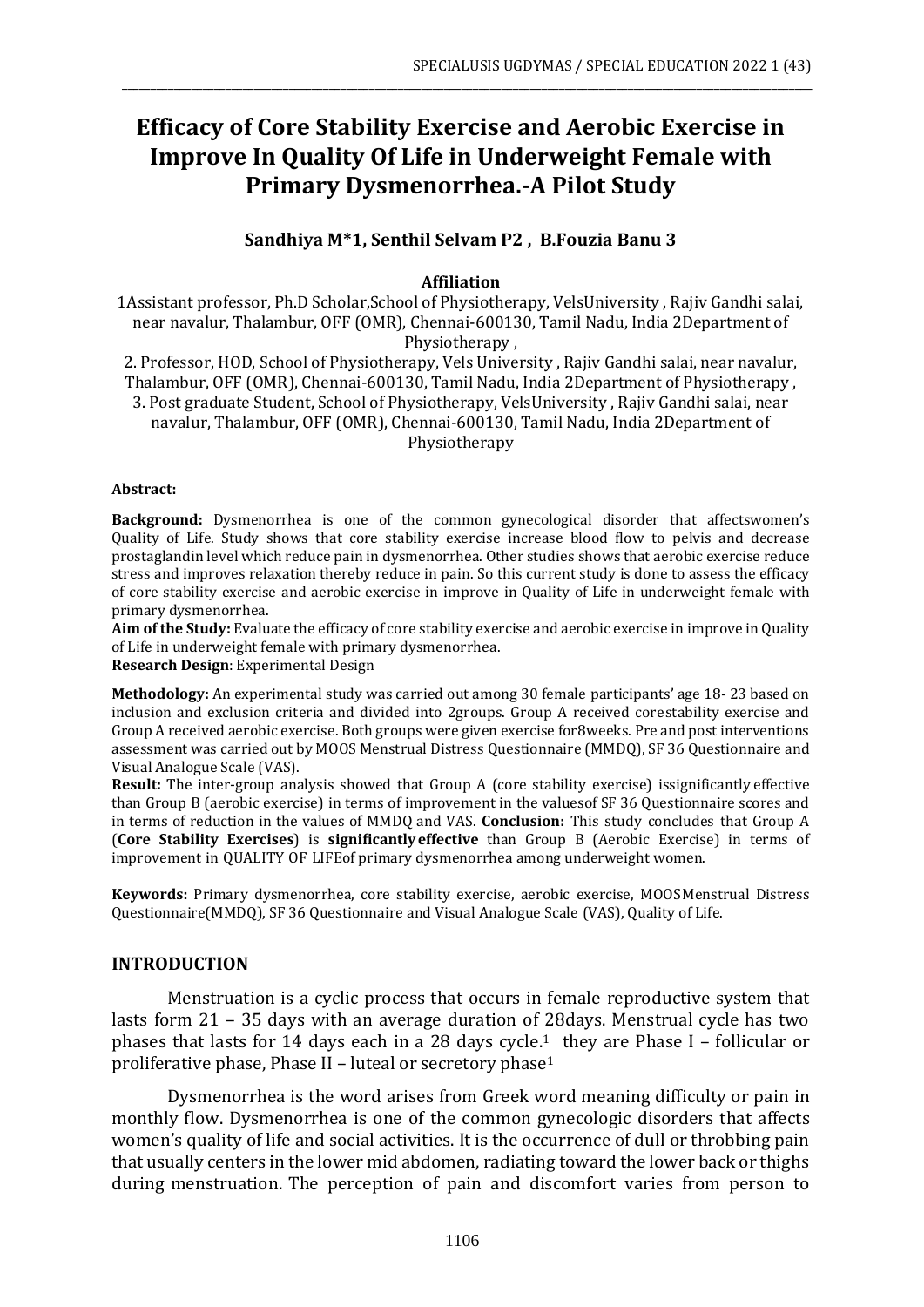person for somethe pain may be mild for some women perceive severe pain which can significantly interfere with everyday activities for several days each month. Dysmenorrhea clinically divided into two types. Primary dysmenorrhea is one where there is no identifiable pelvic pathology. Secondary dysmenorrhea is always associated with some structural abnormality or pathology like fibroid and endometriosis.

\_\_\_\_\_\_\_\_\_\_\_\_\_\_\_\_\_\_\_\_\_\_\_\_\_\_\_\_\_\_\_\_\_\_\_\_\_\_\_\_\_\_\_\_\_\_\_\_\_\_\_\_\_\_\_\_\_\_\_\_\_\_\_\_\_\_\_\_\_\_\_\_\_\_\_\_\_\_\_\_\_\_\_\_\_\_\_\_\_\_\_\_\_\_\_\_\_\_\_\_\_\_\_\_\_\_\_\_\_\_\_\_\_\_\_\_\_\_\_\_

**Primary dysmenorrhea**: Primary dysmenorrhea (menstrual pain without organic disease). Prostaglandin F (PGF) is the main contributor to the cause of dysmenorrhea.<sup>2</sup> The time of the endometrial shedding during the beginning of menstruation is when the endometrial cells release PGF. Prostaglandin (PG) causes uterine contractions, and the intensity of the cramps is proportionate to the amount of PGs released after the sloughing process that started due to dropping hormonal surge.<sup>2,3</sup>

**Secondary dysmenorrhea: S**econdary dysmenorrhea (menstrual pain associated withunderlying pelvic pathology). Secondary dysmenorrhea presentation is a clinical situation where menstrual pain can be due to an underlying disease, disorder, or structural abnormality either within or outside the uterus. There are many common causes of secondary dysmenorrhea, which include endometriosis, fibroids (endometriomas), adenomyosis, endometrial polyps, pelvic inflammatory disease, and maybe even the use of an intrauterine contraceptive device.<sup>2</sup>

Studies from India reported the prevalence rate primary dysmenorrhea range between 50 to 87.8%. In Tamil Nadu the prevalence rate is 72.6%.4,5

In Primary dysmenorrhea pain is usually felt over the supra pubic region and it may radiate to lower back and legs. It is also associated with nausea, vomiting, headache, abdominal distension, irritability and even diarrhea. Few studies says that lifestyle changes including nutrition, physical activity , stress, self-care influences the symptoms and severity of dysmenorrhea.<sup>6</sup> .Some potential risk factors for dysmenorrhea are Early menarche ,Prolonged or aberrant menstrual flow ,Younger age ,Low Body Mass Index, Smoking ,Premenstrual somatic complaints, Pelvic Infections, Previous Sterilization, Psychological Disturbance, Genetic influence<sup>7</sup>

Women who are underweight have a higher incidence of dysmenorrhea compared to their healthy weight counterparts. $8$  Emotional and behavioral problems may aggravate the menstrual problems and dysmenorrhea. Such as depression/anxiety are disclose to have a result on menstrual problems and dysmenorrhea.<sup>7</sup>

As a result of the negative effects of dysmenorrhea on an individual's psychological status, health related quality of life (QUALITY OF LIFE) may be disrupted among adolescent women. Moreover, primary dysmenorrhea is a habitual cause of sickness absenteeism by female in both classes and working environment.<sup>7, 9</sup>

Proposed management to bring down the severity of pain in the primary dysmenorrhea include the use of contraceptive pills, calcium channel blockers, skin electricalstimulation, dietary supplementary, exercise and massage.<sup>10</sup>

During menstrual period, uterus contracts to help expel its lining. Hormone involvedin pain and inflammation trigger the uterine muscle contractions. They constrict the blood vessels in uterus and make its muscle layer contract causing painful cramps.<sup>11</sup>

Dysmenorrhea pain eventuate when the uterus anguish from spasticity due to reduce the blood supply. The prostaglandins and inflammatory mediators in the uterus is thought to

be one of the primary cause of dysmenorrhea. The elevation in the amount of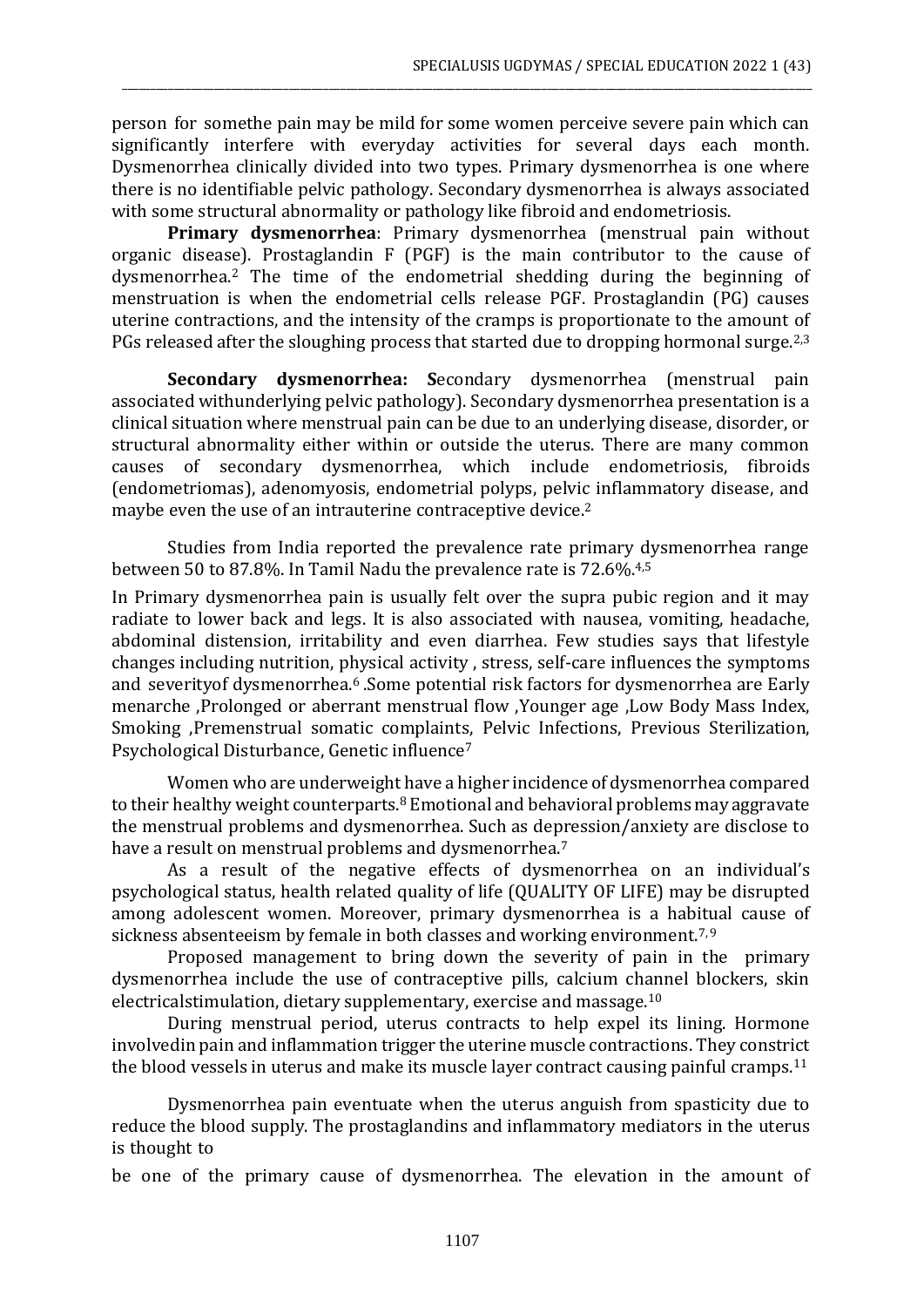prostaglandins lead to ischemia and uterine contraction.<sup>10</sup>

In some researchers, states that there is also linkage in level hormones such a progesterone, oestrogen and vasopressin. Reason for pain in dysmenorrhea higher in the levelof prostaglandin and lower in the level of progesterone at the end luteal phase leads to stimulation of release of arachidonic acid from phospholipids along with activation of cyclooxygenase pathway. 8, <sup>10</sup>

\_\_\_\_\_\_\_\_\_\_\_\_\_\_\_\_\_\_\_\_\_\_\_\_\_\_\_\_\_\_\_\_\_\_\_\_\_\_\_\_\_\_\_\_\_\_\_\_\_\_\_\_\_\_\_\_\_\_\_\_\_\_\_\_\_\_\_\_\_\_\_\_\_\_\_\_\_\_\_\_\_\_\_\_\_\_\_\_\_\_\_\_\_\_\_\_\_\_\_\_\_\_\_\_\_\_\_\_\_\_\_\_\_\_\_\_\_\_\_\_

These hormonal changes i.e increase in prostaglandins leads to uterine contraction,uterine ischemia and increased sensitivity to pain fibres and ultimately causes pelvic pain.<sup>4</sup> FUNCTIONS/PURPOSE OF HORMONES IN MENSTRUATION:

- ➢ Contraction and relaxation of smooth muscle
- ➢ Dilation and constriction of blood vessels
- $\triangleright$  Control of blood pressure
- ➢ Modulation of inflammation PHYSICAL ACTIVITY AND PROSTAGLANDIN

Physical activity get the blood circulating through out the body, reducing menstrual pain. During past 30 years, exercise and physical activity are also reflect on the preventing and managing the dysmenorrhea.<sup>6</sup>

According to Zahra Mohebbi Dehnavi et al., study which aimed to determine the effect of aerobic exercise on primary dysmenorrhea that results the use of regular aerobic exercise with moderate intensity can reduce or prevent the occurrence of certain menstrual disorders2. Aerobic exercise programs have shown physiological, psychological, and articularbenefits in patients. Aerobic exercise stimulates the release of endorphins that relieve pain by inhibiting the pain pathways.<sup>10</sup> It also makes the patient more active, reducing the fear of moving (kinesiophobia) and increasing selfconfidence. Aerobic exercise combined with other forms of therapy (flexibility, strength, and stabilization) would be beneficial in reducingthe pain of patients. The regular and continuous exercises of aerobic exercise, early menstrual dysmenorrhea and severe menstrual bleeding can be controlled or preventing it. Regular and continuous aerobic exercises can control initial dysmenorrhea and severe menstrual bleeding. The effect aerobic training on menstrual cycle symptoms and women`s psychological state, showed that regular aerobic exercise can increase relaxation in the mood and body. The improvement of the flow blood and increased mental and physical relaxation are one of the reasons for the effect of aerobic exercises on dysmenorrhea.

Core training has become a common exercise in rehabilitation as well as in fitness. Core stability, strength and endurance are the most important core abilities that ensure spine stability for force production and injury prevention. Core stability refers to the stability of the spine and determines the efficiency of biomechanical functions for maximizing force generation. Core strength refers to the muscular ability to stabilize the spine through contractile forces and intra abdominal pressure, activity controlling spine stability through co activation of the trunk muscles .core muscles allow optimal support, and move extremities.

The instability of core and lumbar can lead to injury and pain specifically during stressful times of the women body and one of these repetitive stressful times is dysmenorrhea and so it was believed that the purpose of core strengthening in concept of instability12. Core Stability Exercise strengthen and co-ordinate the muscles around the abdominal, lumbar, and pelvic regions. Proper core exercise may result in an improvement in core endurance, respiration, and movement efficiency. Surprisingly there are very few studies which determined to find out the relationship between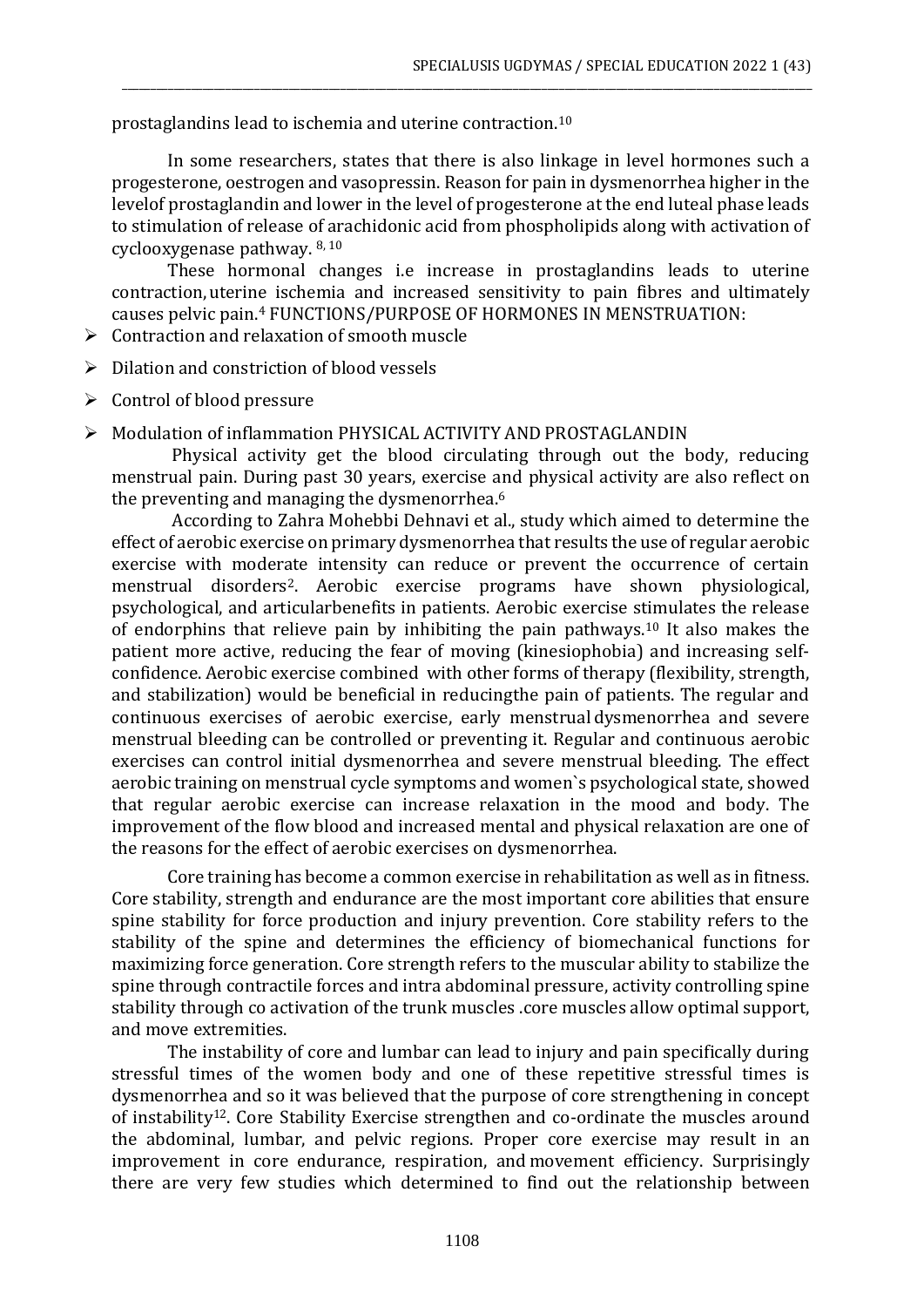physical activity and primary dysmenorrhea severity. Hence the current study aimsto find out the comparison between core stability and aerobic exercise in severity of primary dysmenorrhea among underweight women.

\_\_\_\_\_\_\_\_\_\_\_\_\_\_\_\_\_\_\_\_\_\_\_\_\_\_\_\_\_\_\_\_\_\_\_\_\_\_\_\_\_\_\_\_\_\_\_\_\_\_\_\_\_\_\_\_\_\_\_\_\_\_\_\_\_\_\_\_\_\_\_\_\_\_\_\_\_\_\_\_\_\_\_\_\_\_\_\_\_\_\_\_\_\_\_\_\_\_\_\_\_\_\_\_\_\_\_\_\_\_\_\_\_\_\_\_\_\_\_\_

## **MATERIALS AND METHODS:**

Underweight female were recruited for the study. They were recruited based on the inclusion criteria and exclusion criteria. The inclusion criteria include girls with primary dysmenorrhea, age group 18-23, with regular menstrual cycle and BMI of <19. The exclusion criteria includes girls with secondary dysmenorrhea, married girls, under hormonal therapy, known uterine pathology and recent surgeries. The study was conducted in the physiotherapy clinic. The procedure was adequately explained to the participants before obtaining their informed consents. The participants agreed that they would not engage in any other exercises for the next 8week period. The participants were randomly divided into 2 groups. Group A was given core stability exercise and Group B was given Aerobic exercise. All the participants were assessed pre and post intervention for SF 36, MMDQ, VAS. Data were analysed stastically.

| <b>EXERCISE PROGRAM</b>                | <b>REPS / TIME</b>      |                |
|----------------------------------------|-------------------------|----------------|
| Warm-up exercise                       |                         |                |
| Dead Bug Exercise                      | 30                      | 1              |
| <b>Fundamental Strength (week 1-3)</b> |                         |                |
| Crunch                                 | 20(wk1-2) / 25(wk 3)    | 3              |
| <b>Back Bridge</b>                     | $20(wk1-2) / 25(wk3)$   | 3              |
| Plank                                  | $10s(wk1-2) / 15(wk 3)$ | 3              |
| Side Plank                             | $15(wk1-2) / 30(wk3)$   | 3              |
| <b>Stabilization (week 4-6)</b>        |                         |                |
| Crunch                                 | 30                      | 3              |
| Split Leg Bridge                       | 20/side                 | 3              |
| Plank with BOSU                        | 60 s                    | 3              |
| Side Plank with leg raise              | 30sec                   | 3              |
| <b>Functional Strengthening</b>        |                         |                |
| Mountain Climber                       | 30                      | 3              |
| <b>Pallof Press</b>                    | 60                      | 3              |
| Split Leg Bridge                       | 25                      | 3              |
| Plank variation                        | 30s / type              | $\overline{2}$ |
| Cool - Down                            |                         |                |
| Stretches                              | 15sec                   | 1              |

## **CORE STABILITY EXERCISE PROTOCOL**

Core Stability Exercise for 8 weeks, three times a week and each session lasts for 30min including warm ups and cool down session.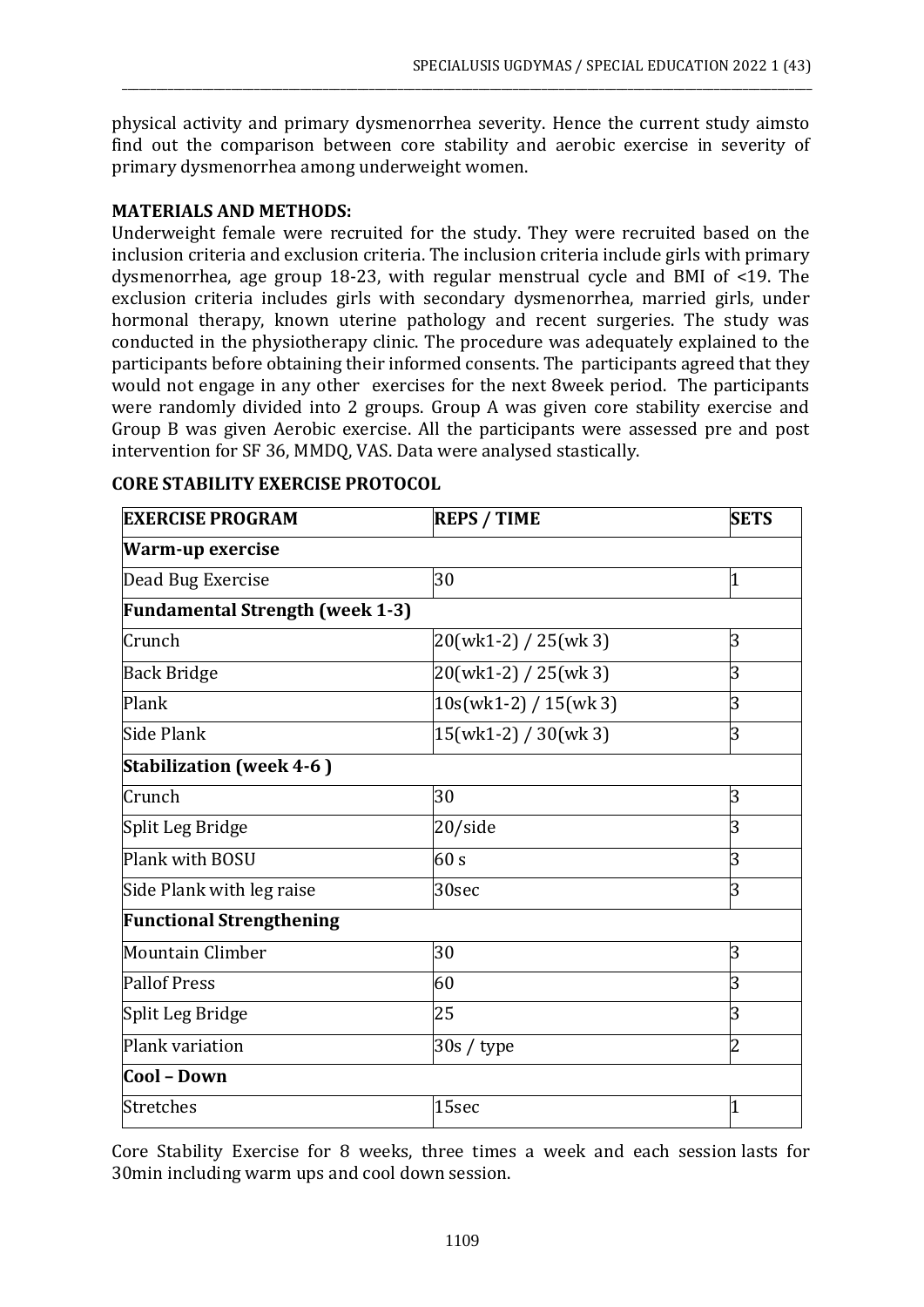## **AEROBIC EXERCISE PROTOCOL**

Aerobic exercise for 8 weeks, three times a week and each time for 30min. Each exercise stage included warming movements (head movements, shoulder rotation and balance) Aerobic exercise ( kinetic movements including rotation and elongation of the arms,upper rotation.) and cold movements ( resting and sitting movements to return to initial state.)

\_\_\_\_\_\_\_\_\_\_\_\_\_\_\_\_\_\_\_\_\_\_\_\_\_\_\_\_\_\_\_\_\_\_\_\_\_\_\_\_\_\_\_\_\_\_\_\_\_\_\_\_\_\_\_\_\_\_\_\_\_\_\_\_\_\_\_\_\_\_\_\_\_\_\_\_\_\_\_\_\_\_\_\_\_\_\_\_\_\_\_\_\_\_\_\_\_\_\_\_\_\_\_\_\_\_\_\_\_\_\_\_\_\_\_\_\_\_\_\_

One time assessment was made of their menstrual pain severity and physical activity level. Menstrual pain severity was assessed using MMDQ it contains 47 items divided into 8 domains ( pain, concentration, behavioral changes, autonomic reaction, water retention, negative effect, arousal and control) the score interpreted as 0- no symptoms, 0-44 mild, 45- 94 moderate, 95-144 strong and 145-188 severe.

Evaluation consists of QUALITY OF LIFE Questionairre for pre test values , And then the participants of group A were given core stability training for 8 weeks. the participants of group B were given aerobics training for 8 weeks. And post test values was interpreted. The data were collected and documented for analysis

## **DATA ANALYSIS:**

Data analysis was done for intra group analysis by paired sample t- test

**TABLE: 1 Shows the pre – test and post – test values of outcome measures For ( Group A )**

| <b>OUTCOME</b> | <b>MEAN</b> |             |       | <b>STANDARDDEVIATION</b><br>t-VALUE |        | p-VALUE |
|----------------|-------------|-------------|-------|-------------------------------------|--------|---------|
|                | <b>PRE</b>  | <b>POST</b> | PRE   | <b>POST</b>                         |        |         |
| <b>SF36</b>    | 33.27       | 70.80       | 8.28  | 8.40                                | -24.43 | 0.000   |
| <b>MMDO</b>    | 118.27      | 78.53       | 20.92 | 20.01                               | 7.52   | 0.000   |
| <b>VAS</b>     | 6.73        | 3.13        | 1.16  | 0.83                                | 22.05  | 0.000   |

| TABLE: 2Shows the pre - test and post - test values of outcome measures For |  |
|-----------------------------------------------------------------------------|--|
| Group B)                                                                    |  |

| <b>OUTCOME</b> | <b>MEAN</b> |             |       | <b>STANDARD</b><br><b>DEVIATION</b> |          | p-VALUE |
|----------------|-------------|-------------|-------|-------------------------------------|----------|---------|
|                | <b>PRE</b>  | <b>POST</b> | PRE   | <b>POST</b>                         | t-VALUE  |         |
| <b>SF36</b>    | 33.20       | 41.80       | 8.26  | 7.66                                | $-20.89$ | 0.000   |
| <b>MMDQ</b>    | 112.0       | 90.07       | 24.84 | 19.07                               | 5.89     | 0.000   |
| <b>VAS</b>     | 6.27        | 4.87        | 1.16  | 1.6                                 | 10.69    | 0.000   |

Data analysis was done for inter group analysis by independent sample test.

## **TABLE :3 Shows the comparing effects of Group A and Group B**

| <b>OUTCOME</b> | <b>MEAN</b> |             | <b>STANDARD</b><br><b>DEVIATION</b> |  | t-VALUE | p-VALUE |
|----------------|-------------|-------------|-------------------------------------|--|---------|---------|
|                | <b>PRE</b>  | <b>POST</b> | <b>POST</b><br><b>PRE</b>           |  |         |         |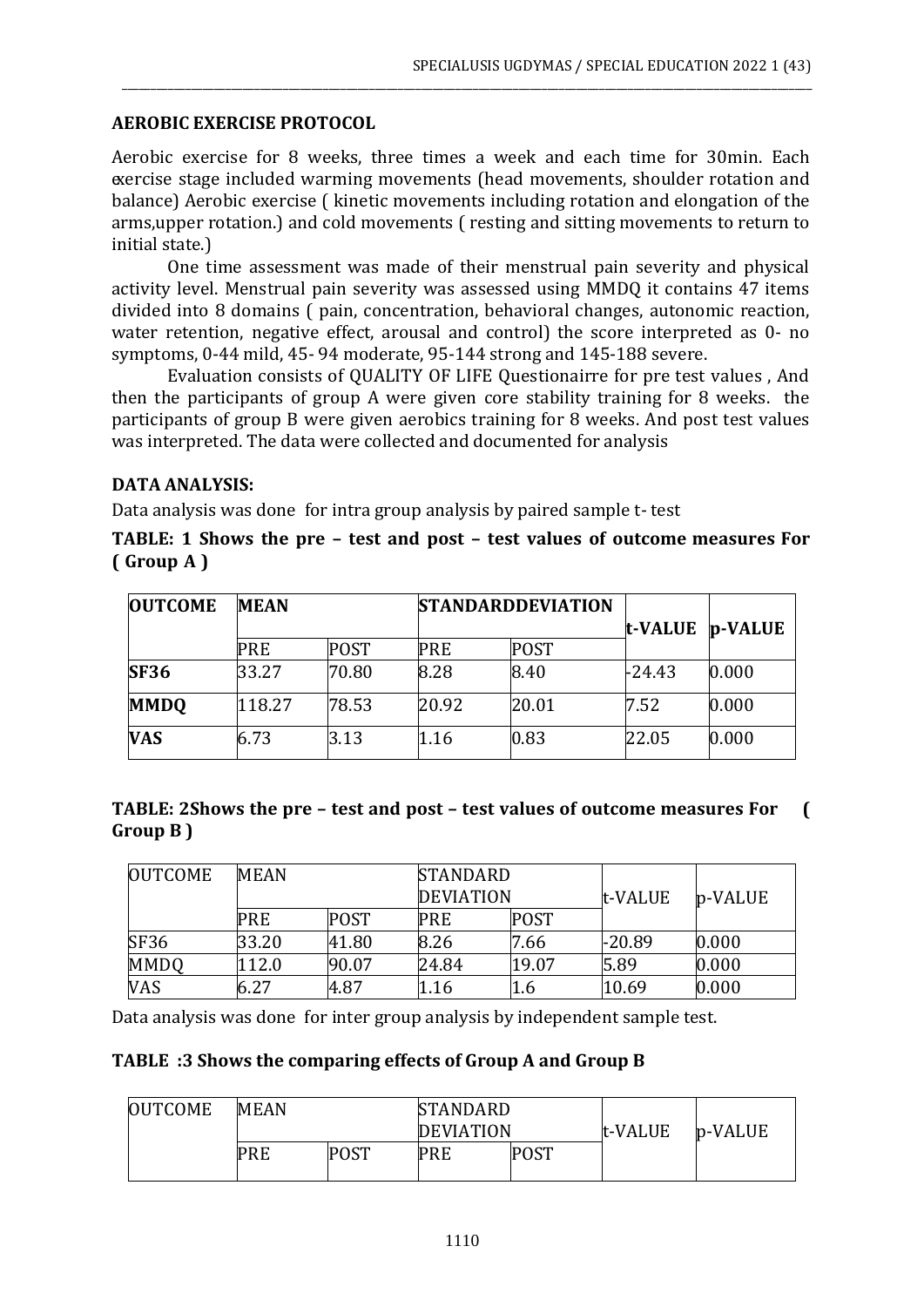| SF36        | 37.533    | 8.600     | 5.951  | 1.595  | 18.19           | 0.000 |
|-------------|-----------|-----------|--------|--------|-----------------|-------|
| <b>MMDQ</b> | $+39.733$ | $-22.133$ | 20.464 | 14.545 | .2.ZG<br>$-L.I$ | 0.011 |
| VAS         | $-3.600$  | $-1.400$  | 0.632  | 0.507  | $-10.51$        | 0.000 |

\_\_\_\_\_\_\_\_\_\_\_\_\_\_\_\_\_\_\_\_\_\_\_\_\_\_\_\_\_\_\_\_\_\_\_\_\_\_\_\_\_\_\_\_\_\_\_\_\_\_\_\_\_\_\_\_\_\_\_\_\_\_\_\_\_\_\_\_\_\_\_\_\_\_\_\_\_\_\_\_\_\_\_\_\_\_\_\_\_\_\_\_\_\_\_\_\_\_\_\_\_\_\_\_\_\_\_\_\_\_\_\_\_\_\_\_\_\_\_\_

#### **RESULTS AND INTERPRETATIONS**

The **intra-group analysis** showed that both the treatments are effective in terms of improvement in the values of SF36 and reduction in the values MMDQ and VAS. However, the inter-group analysis showed that Group A (CSE) is significantly effective than Treatment-B(AE) in terms of improvement in the values of SF36 and in terms of reduction in the values of MMDQ and VAS.

The mean difference of the variables between pre test and post phase are shown in theform of table.

#### **Table 1.**

Core Stability Exercise in increasing the value of **SF36** (t = -24.43, p = 0.000 < 0.05). In addition, the mean value of SF36 has **increased** from 33.27 to70.80, which confirms that Core Stability Exercise (CSE) is significantly effective in **increasing** the value of **SF36**. Core Stability Exercise in decreasing the value of **MMDQ** ( $t = 7.52$ ,  $p =$ 0.000 < 0.05). Inaddition, the mean value of MMDQ has **decreased** from 118.27 to78.53, which confirms thatCore Stability Exercise (CSE) is significantly effective in **decreasing**  the value of **MMDQ**.Core Stability Exercise in decreasing the value of  $VAS(t = 22.05, p =$ 0.000 < 0.05). In addition, the mean value of VAS has **decreased** from 6.73to3.13, which confirms that Core Stability Exercise (CSE) is significantly effective in **decreasing** the value of **VAS**.

#### **Table 2**

Aerobic Exercise in increasing the value of **SF36** (t = -20.89, p = 0.000 < 0.05). In addition, the mean value of SF36 has **increased** from 33.20to41.80, which confirms that Aerobic Exercise (AE) is significantly effective in **increasing** the value of **SF36**.Aerobic Exercise in decreasing the value of **MMDQ** ( $t = 5.89$ ,  $p = 0.000 < 0.05$ ). In addition, the mean value of MMDQ has **decreased** from 112.20to90.07, which confirms that Aerobic Exercise (AE) is significantly effective in **decreasing** the value of **MMDQ**.Aerobic Exercise in decreasing the value of  $VAS(t = 10.69, p = 0.000 < 0.05)$ . Inaddition, the mean value of VAS has **decreased** from 6.27to4.87, which confirms thatAerobic Exercise (AE) is significantly effective in **decreasing** the value of **VAS**.

## **Table 3**

There is **significant difference** between two Groups (A and B) Core Stability & Aerobic Exercise in terms of average increase in SF36 (t = 18.19, p = 0.000< 0.05). In addition, the mean increase in the value of SF36 by (Group A) Core Stability Exercise (37.53) is greater than that of (Group B) Aerobic Exercise (8.60). Hence, we conclude that **Group A (CSE) is significantly effective than Group B (AE)** in terms of mean increase in the value of SF36.There is **significant difference** between Groups (A and B) Core Stability & Aerobic Exercise in terms of average reduction in MMDQ ( $t = -2.72$ ,  $p =$ 0.011< 0.05). In addition,the mean reduction in the value of MMDQ by (Group A) Core Stability Exercise (39.73) is greater than that of (Group B) Aerobic Exercise (22.13). Hence, we conclude that **Group A (CSE) is significantly effective than Group B (AE)** in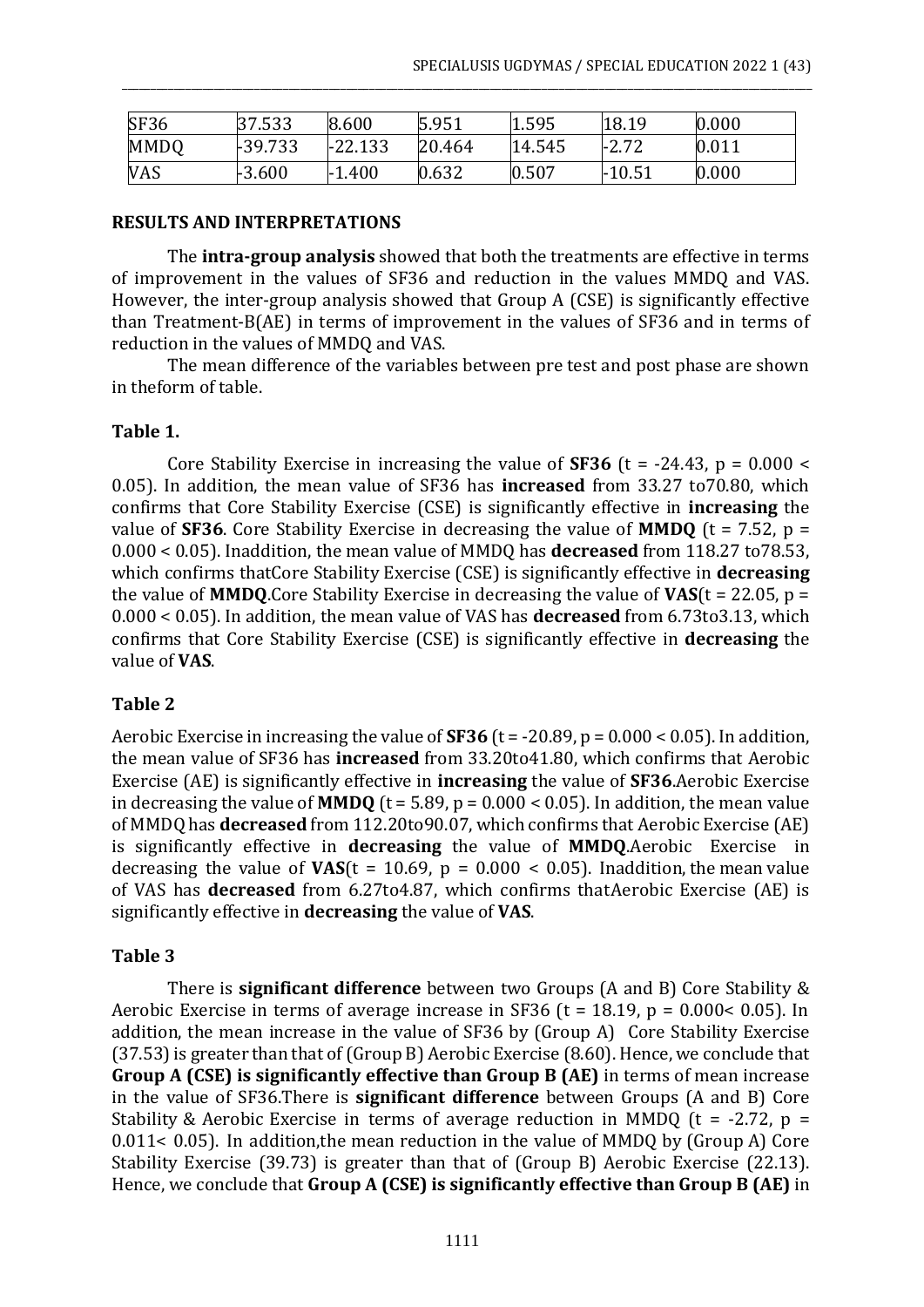terms of mean reduction in the value of MMDQ.There is **significant difference** between two Groups (A and B) Core Stability & Aerobic Exercise in terms of average reduction in VAS ( $t = -10.51$ ,  $p = 0.000 < 0.05$ ). In addition, the mean reduction in the value of VAS by (Group A) Core Stability Exercise (3.60)is greater than that of (Group B) Aerobic Exercise (1.40). Hence, we conclude that **Group A (CSE) is significantly effective than Group B (AE)** in terms of mean reduction in the value of VAS.

\_\_\_\_\_\_\_\_\_\_\_\_\_\_\_\_\_\_\_\_\_\_\_\_\_\_\_\_\_\_\_\_\_\_\_\_\_\_\_\_\_\_\_\_\_\_\_\_\_\_\_\_\_\_\_\_\_\_\_\_\_\_\_\_\_\_\_\_\_\_\_\_\_\_\_\_\_\_\_\_\_\_\_\_\_\_\_\_\_\_\_\_\_\_\_\_\_\_\_\_\_\_\_\_\_\_\_\_\_\_\_\_\_\_\_\_\_\_\_\_

#### **DISCUSSION:**

There are numerous researches conducted across the world which showed high rate ofmenstrual pain that has become a constant strain and burden to lead a healthy life style efficiently and causes hindrance in Quality of Life. There is a need to provide facilities to the females in order to help them to deal with menstrual issues.

Various medication, meditation technique proved to be beneficial to deal with pain, stress, depression, and other menstruating problems. Physical Exercise is one of the majortreatment which emerged to be advantages and being used.

Pain in general is disabling and makes dysmenorrhea and irritating factors in females. Prevelance of dysmennorhea in Indian females is 70%. Therefore the present study is about the 'Efficacy of core stability exercise in improving quality of life in underweight female adults with primary dysmennorhea'was conducted to see the effectsof exercise on relieving pain and compare both treatment protocols i.e., core stability exercise and aerobic exercise.

Moon Jeong Kim et al., considered that spinal misalignment resulted in changes in thelumbar pelvis in the saggital plane which induced locational change of uterus. Thiscaused increased tension of soft tissue including ligaments, tendons and muscles, So correction of movement of lumbar pelvis and SI joint and surrounding round muscles.This study more focused on finding out the efficacy of core stability in improving QUALITY OF LIFE in underweight female adults with primary dysmenorrhea.<sup>11</sup>

The current study result shows that the core stability and aerobic exercise was effective in quality of life of underweight female adults with primary dysmenorrhea. But in comparatively core stability is more effective than the aerobic exercise. Due to weakness of lumbar spine there is pain in abdomen, low back and thighs whichare same areas affected by dysmenorrhea. Core strengthening strengthens musculature around lumbar spine and reduces pain in dysmenorrhea and improving quality of life.Berkiye Kirmizigil et al., concluded that in primary dysmenorrhea, increases in prostaglandin levels leads to increase in uterine contractions and results in ischemia. 8 week therapy increased the blood flow in the pelvis and decreased the prostaglandin levels.12Zahra mobebbi Dehnri et al., states that dysmenorrhea results from decreased blood flow to uterus and increased uterine muscle contraction which is nerve mediated sympathetic nervous system.<sup>13</sup>

So aerobic exercise improves relaxation and reduce stress by release of endorphins, increased blood flow and increases the activity of parasympathetic nervous system which reduces the severity of dysmenorrhea. The mean difference of the variables between pretest and post phase are shown in the form of table.

In this study the primary dysmenorrhea and quality of life was analyzed. As no study has yet evaluated specifically the physical activity level and menstrual symptoms severity in young females related to quality of life. Comparison SF 36, Moos Menstrual Distress Questionnaire, Visual Analog Scale between two groups was done to find out the effectiveness of the execises.The statistical analysis revealed that there is **significant difference** between two treatments (A and B) in terms of average increase in SF36 (t =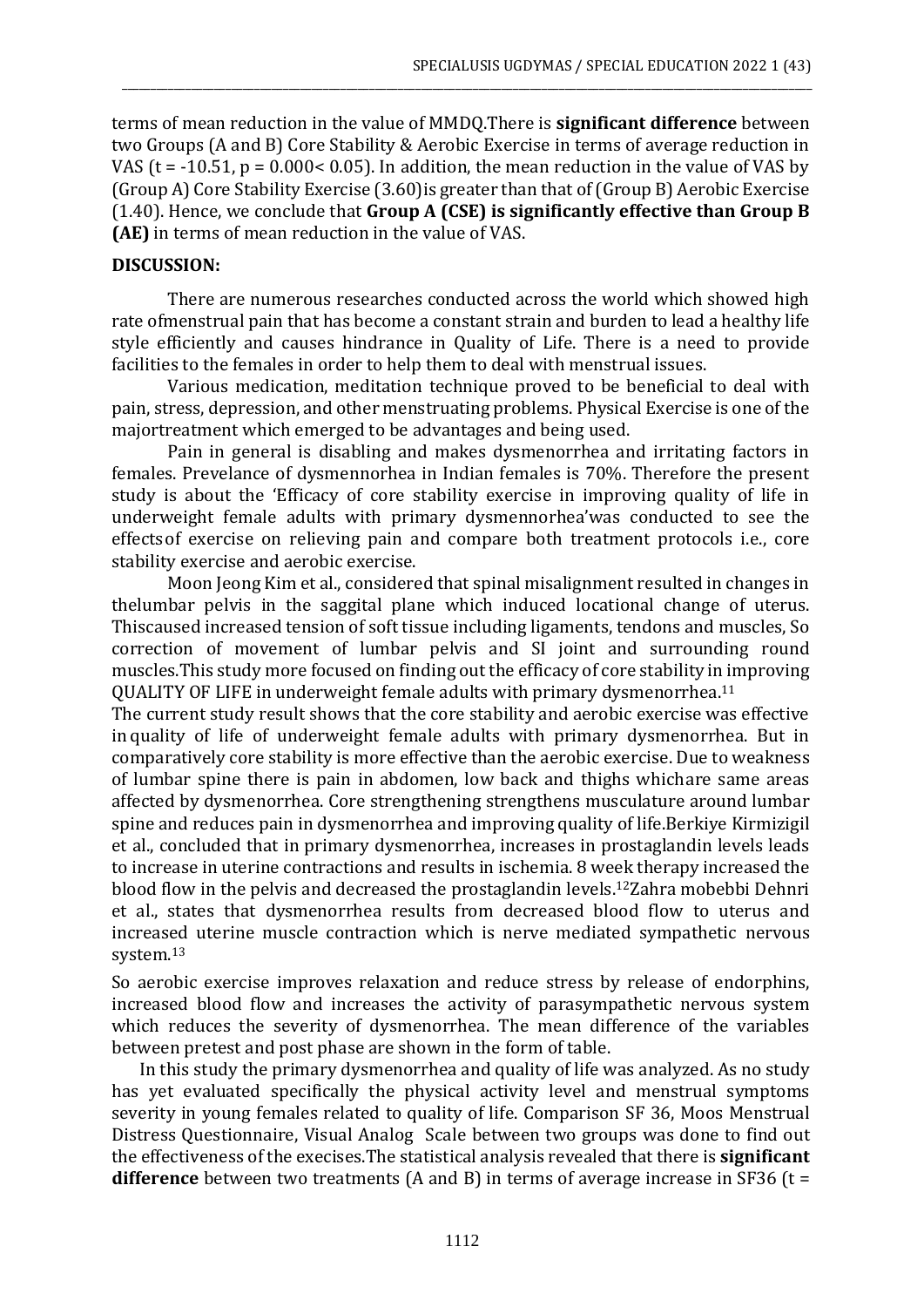18.19, p = 0.000< 0.05).There is **significant difference** between two treatments (A and B) in terms of averagereduction in MMDQ ( $t = -2.72$ ,  $p = 0.011 < 0.05$ ). There is **significant difference** between two treatments (A and B) in terms of average reduction in VAS ( $t = -10.51$ ,  $p = 0.000 < 0.05$ ). Hence, we conclude that **Group A (CSE) is significantly effective than Group B (AE)** in terms of mean reduction in the value of VAS.

\_\_\_\_\_\_\_\_\_\_\_\_\_\_\_\_\_\_\_\_\_\_\_\_\_\_\_\_\_\_\_\_\_\_\_\_\_\_\_\_\_\_\_\_\_\_\_\_\_\_\_\_\_\_\_\_\_\_\_\_\_\_\_\_\_\_\_\_\_\_\_\_\_\_\_\_\_\_\_\_\_\_\_\_\_\_\_\_\_\_\_\_\_\_\_\_\_\_\_\_\_\_\_\_\_\_\_\_\_\_\_\_\_\_\_\_\_\_\_\_

Thus this shows pain intensity has increase in both groups. Aerobic exercises is to improve the cardiovascular fitness and also helps to reduce pain by release of endorphins by the brain which leads to rise in the pain threshold.<sup>12</sup> But in Core Strengthening exercises the focus is concentrated on the core muscles itself which thus helps to reduce pain moreeffectively.<sup>9</sup>

## **CONCLUSION:**

Hence, we conclude that Group A (**Core Stability Exercises**) is **significantly effective** than Group B (Aerobic Exercise) in terms of improvement in QUALITY OF LIFE of primary dysmenorrhea among underweight women.

## **REFERENCES:**

- 1. Zainab S et al (2021), A study to compare the effectiveness of core strengthening exercise for phase I and phase II of menstrual cycle in primary dysmenorrhea subjects. Biomedicine : 41(2) : 315-317.
- 2. Michelle Proctor et al., (2006), Diagnosis and management of dysmenorrhoea, National Library of Medicine; 332(7550) : 1134-8.
- 3. Grzegorz Mrugacz et al., (2013), Etiopathogenesis of dysmenorrhea. National Libraryof Medicine; 17(1) : 85-9.
- 4. Shabnam Omidvar et al., (2016), Primary Dysmenorrhea and Menstrual Symptoms in Indian Female Students: Prevalence, Impact and Management. Global Journal of Health Science; Vol. 8, No. 8:135-144.
- 5. Ravi.R et al., (2016), Prevalence of Menstrual Problems among Adolescent School Girls in Rural Tamil Nadu. J Pediatr Adolesc Gynecol.29(6):571-576.
- 6. V. Rajalakshmi et al., (2016), A study to analyse the effectiveness of core strengthening exercises and stretching program for young female physiotherapy students with primary dysmenorrhea. International Journal of Physiotherapy & occupational Therapy; 2(1) : 27-32.
- 7. Alaettin Unsal et al., (2010), Prevalence of dysmenorrhea and its effect on quality of life among a group of female university students. Journal of Medical Sciences; 115 : 138-145.
- 8. Madhubala C et al., (2012), Relation between dysmenorrhea and Body Mass Index in adolescents with rural versus urban variation. Journal of Obstetrics and Gynecologyof India, (62)4 : 442-445.
- 9. Dorn LD et al., (2009), Menstrual symptoms in adolescents girls association with smoking, depressive symptoms and anxiety. Journal of adolescents Health, 44: 237- 43.
- 10. Zahra Mohebbi Dehnavi et al., (2021), The effect of aerobic exercise on primary dysmenorrhea : A clinical trial study. Journal of Education and Health Promotion,240: 132-55.
- 11. Shahnaz Shahrjerdi et al., (2019), Effect of Core Stability Exercis on primary Dysmenorrhea. Journal of Modern Rehabilitation, 13(1) : 113-122.
- 12. Hend S Saleh et al., (2016), Stretching or core strengthening Exercises for managing Primary dysmenorrhea; Journal of Womens Health Care, vol -5; issue 1; 5:1
- 13. Rudolf. H, Moos PHD, The development of a menstrual distress questionnaire,